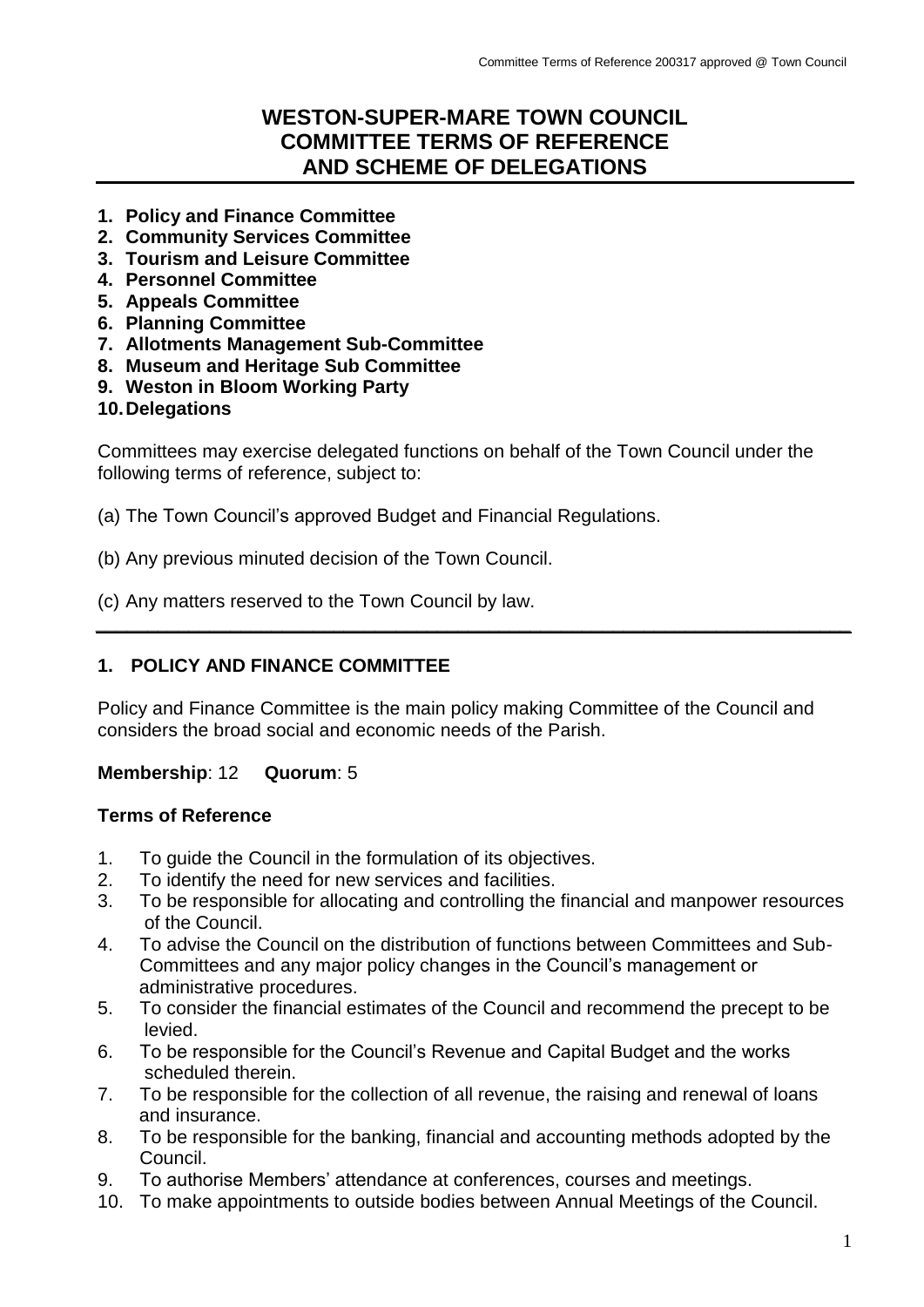- 11. To respond to consultative documents from Government and other bodies other than those specifically allocated to other Committees or Sub-Committees.
- 12. To enter into legal proceedings on the Council's behalf.
- 13. To consider the delegation of appropriate services to the Town Council from other authorities.
- 14. Appointments and nominations to outside bodies which are required or fall vacant between Annual Meetings of the Council.
- 15. To respond to consultations from Government and other bodies that will not admit of delay.
- 16. To deal with applications for grants or assistance over £1,000.
- 17. To manage health and safety policy and issues.
- 18. To manage and maintain expenditure for maintenance and determine emergency repairs, safety and upkeep of the Council's land, buildings and premises.
- 19. To deal with matters not normally dealt with or specifically referred to other Committees or Sub-Committees.

### **2. COMMUNITY SERVICES COMMITTEE**

This Committee monitors the operation of Town Council leisure services and amenities, ensuring a high standard of provision. It considers their further development and the development of other facilities. The Committee is responsible for the Council's Community Programme.

**\_\_\_\_\_\_\_\_\_\_\_\_\_\_\_\_\_\_\_\_\_\_\_\_\_\_\_\_\_\_\_\_\_\_\_\_\_\_\_\_\_\_\_\_\_\_\_\_\_\_\_\_\_\_\_\_\_\_\_\_\_\_\_\_\_\_\_\_\_\_\_\_\_**

### **Membership:** 12 **Quorum:** 5

### **Terms of Reference**

- 1. To manage and monitor the activities undertaken within the Council's Community Events Programme.
- 2. To manage the provision of allotments.
- 3. To act as consultee in relation to leisure facilities provided by others.
- 4. To consider the provision of markets within the Parish.
- 5. To award grants or assistance to local organisations and bodies up to £1,000.
- 6. To deal with the oversight of the café at the YMCA and youth services.
- 7. To make recommendations regarding street naming within the Parish.
- 8. To deal with all matters affecting all street furniture.
- 9. To deal with the management of the Weston-super-Mare Museum.
- 10. To deal with the management of the Blakehay Theatre.
- 11. To manage the provision of Cemeteries within the Parish.
- 12. To oversee Weston-in-Bloom and floral provision in the town.
- 13. To monitor CCTV provision and crime and disorder in the town.
- 14. To manage the provision of public toilets

### **3. TOURISM AND LEISURE COMMITTEE**

The Tourism and Leisure Committee deals with all aspects of tourism to the town together with the Town Council's parks, play areas (including the Water Park) and outdoor sports and leisure facilities.

**\_\_\_\_\_\_\_\_\_\_\_\_\_\_\_\_\_\_\_\_\_\_\_\_\_\_\_\_\_\_\_\_\_\_\_\_\_\_\_\_\_\_\_\_\_\_\_\_\_\_\_\_\_\_\_\_\_\_\_\_\_\_\_\_\_\_\_\_\_\_\_\_\_**

### **Membership:** 12 **Quorum:** 5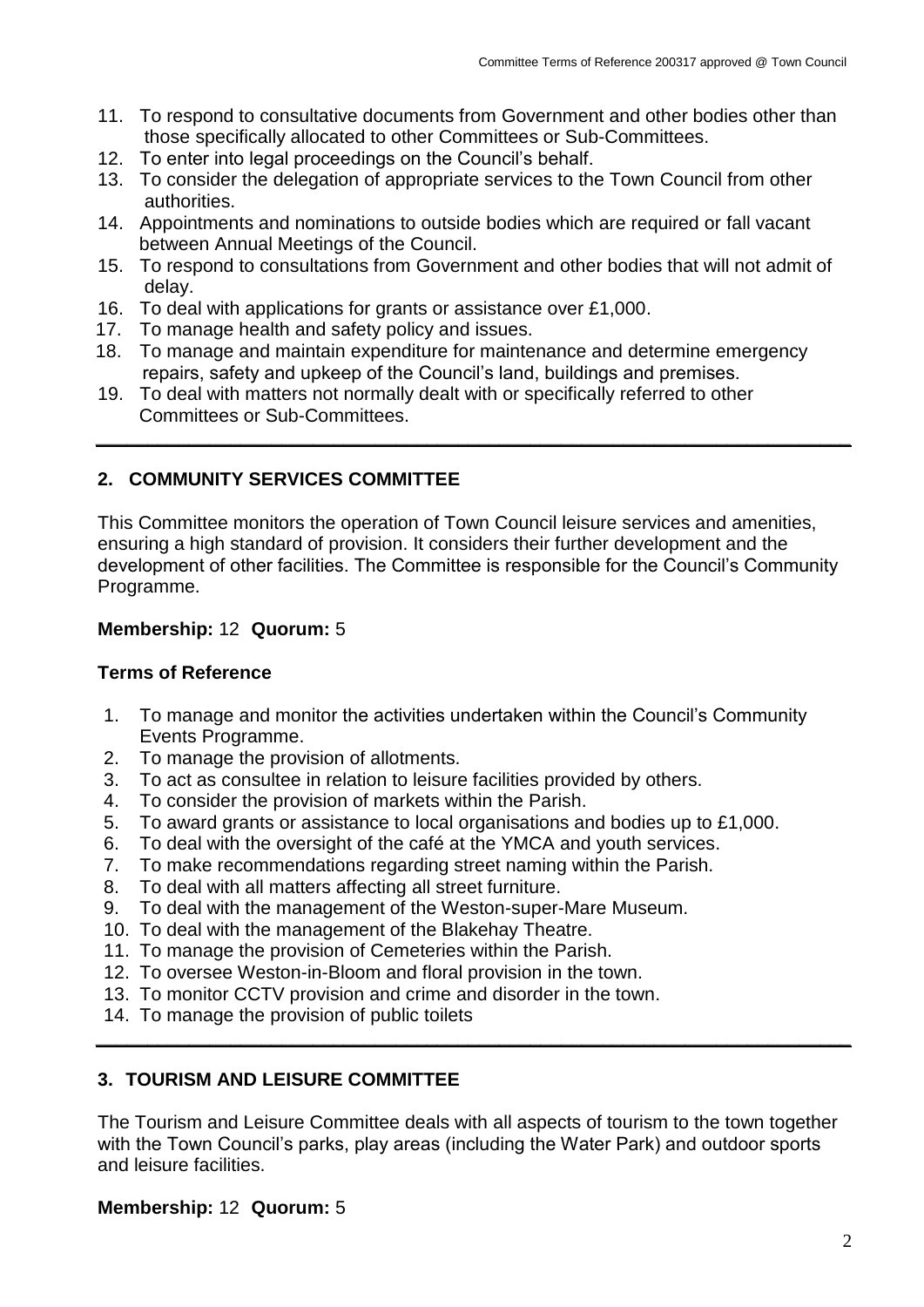- 1. To deal with the management, development and operation of sport and leisure facilities.
- 2. To manage all Town Council parks and open spaces.
- 3. To manage the Water Adventure Play Park, skateboard parks and all play areas.
- 4. To manage the Council's tourism and destination marketing initiatives.
- 5. To manage and monitor production and maintenance of the tourism website and brochure.
- 6. To manage advertising and revenue to secure maximum income.

# **4. PERSONNEL COMMITTEE**

The Personnel Committee considers all policy aspects of human resources and personnel including establishment, grading and conditions of service.

**\_\_\_\_\_\_\_\_\_\_\_\_\_\_\_\_\_\_\_\_\_\_\_\_\_\_\_\_\_\_\_\_\_\_\_\_\_\_\_\_\_\_\_\_\_\_\_\_\_\_\_\_\_\_\_\_\_\_\_\_\_\_\_\_\_\_\_\_\_\_\_\_\_**

# **Membership:** 9 **Quorum:** 4

### **Terms of Reference**

- 1. To determine the Council's staffing structure and establishment.
- 2. To determine the Council's policy on deployment, welfare, superannuation, remuneration, recruitment, training, qualifications, health and safety aspects and other conditions of service of all employees.
- 3. To determine schemes for the employment of people under apprenticeship, job creation and youth training programmes.
- 4. To determine those discretionary provisions contained in the scheme of Service of the National Joint Council for Local Authorities for administrative and professional, technical and clerical staff and the South West Regional Employers for manual staff.

**\_\_\_\_\_\_\_\_\_\_\_\_\_\_\_\_\_\_\_\_\_\_\_\_\_\_\_\_\_\_\_\_\_\_\_\_\_\_\_\_\_\_\_\_\_\_\_\_\_\_\_\_\_\_\_\_\_\_\_\_\_\_\_\_\_\_\_\_\_\_\_\_\_**

**\_\_\_\_\_\_\_\_\_\_\_\_\_\_\_\_\_\_\_\_\_\_\_\_\_\_\_\_\_\_\_\_\_\_\_\_\_\_\_\_\_\_\_\_\_\_\_\_\_\_\_\_\_\_\_\_\_\_\_\_\_\_\_\_\_\_\_\_\_\_\_\_\_**

- 5. To determine and approve the establishment and grading of employees for the administration of the Council and such establishments or Council facilities not delegated to the Town Clerk.
- 6. The recruitment of senior Council managers as necessary.
- 7. To determine the training and qualification policy of the Council.
- 8. To oversee the Council's pension policy and the criteria required for eligibility.
- 9. To determine the policy for the designation of staff as casual car users.

# **5. APPEALS COMMITTEE** (Cross party where practicable)

### **Membership:** 3 **Quorum:** 3

### **Terms of Reference**

1. To hear and determine all matters of appeal.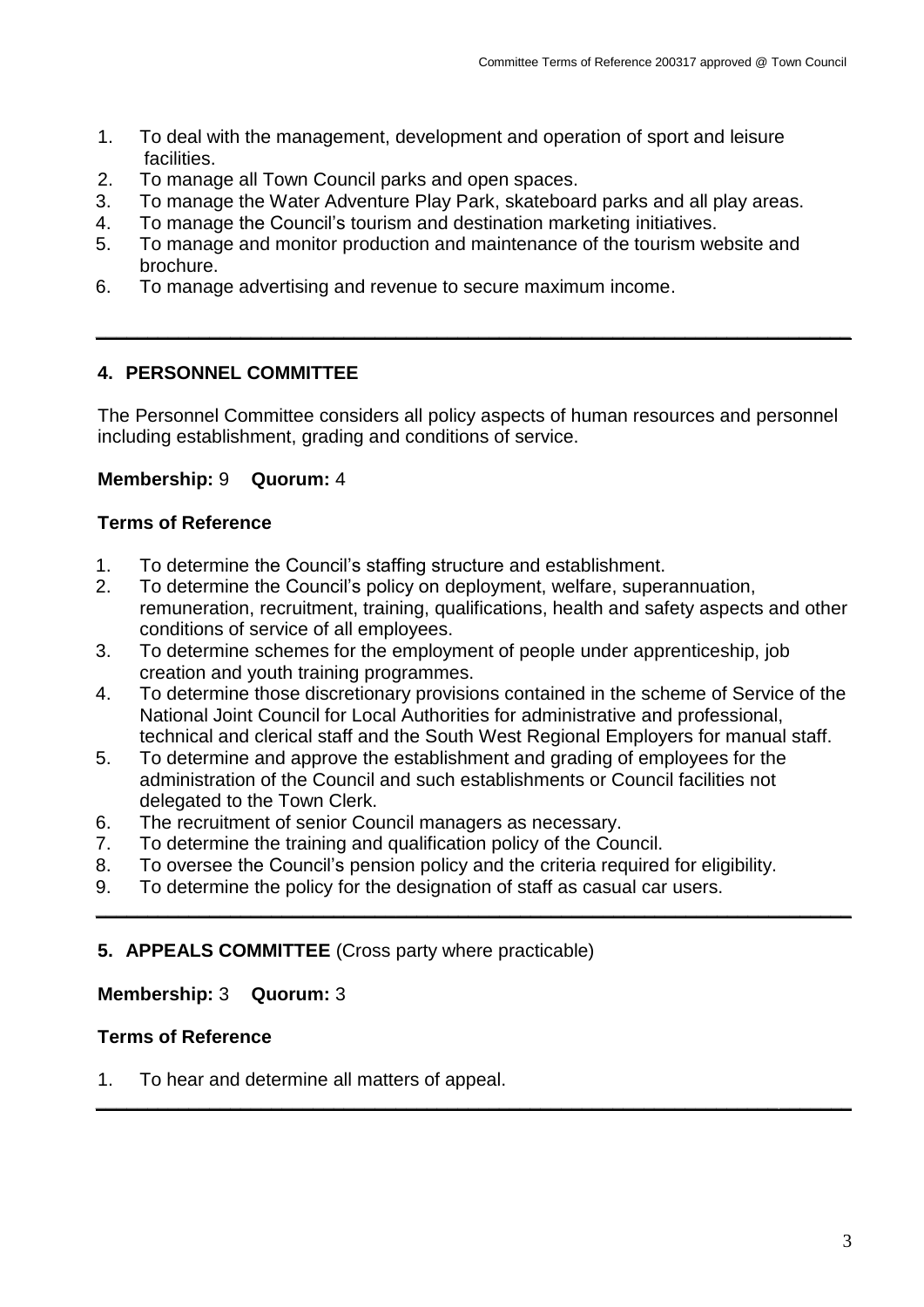# **6. PLANNING COMMITTEE**

### **Membership:** 9 **Quorum:** 4

### **Terms of Reference**

- 1. To respond as consultee to any planning application or any consultation document relating to planning.
- 2. To consider all planning aspects of development within the Parish including representation and the use of external consultants or advisers.
- 3. To consider and monitor Development Plans and associated documents.
- 4. To deal with all matters relating to transport, public paths, highways, vehicle parking and traffic management, including disabled parking bay applications.

# **7. ALLOTMENTS MANAGEMENT SUB-COMMITTEE**

**Purpose:** To oversee allotments management, development and funding; maintain the Allotments Strategy; ensure that any changes to allotments are for the good of tenants as a whole; promote best practice; and maintain a safe, healthy and sustainable environment. To operate under the overall direction of the Community Services Committee.

**Membership:** Six councillors and six site representatives

**Quorum:** Two councillors and one co-opted member

# **Terms of Reference:**

- 1. To have responsibility for oversight of the Management Agreement with the Allotment Club.
- 2. To oversee allotments provision, management, improvement and funding.
- 3. To ensure that there are good channels of communication between tenants, the Allotments Club and the Town Council and good channels of tenant / site representative communication.
- 4. To assist in promoting awareness and best practice amongst all allotment sites.
- 5. To encourage tenants to grow produce using organic methods and promote sustainability.
- 6. To work in conjunction with the Allotment Club, to ensure mutual understanding and joint working.
- 7. To review tenant rent charges by December each year with a view to allotments being largely self- funding (apart from new site acquisition and major infrastructure provision which cannot be funded from elsewhere).
- 8. To ensure any rent increase is agreed with the Allotments Club and then notified to tenants by the end of March each year.
- 9. To support the Allotments Club to assist in seeking additional funding to help improve allotments generally.
- 10. To identify any additional strategic budgetary requirements that may need to be borne by the Town Council.
- 11. To monitor health & safety at allotment sites and ensure that there is a safe working environment for staff, allotment holders and visitors.
- 12. To help develop the involvement of local schools to encourage children to become more actively involved in growing produce.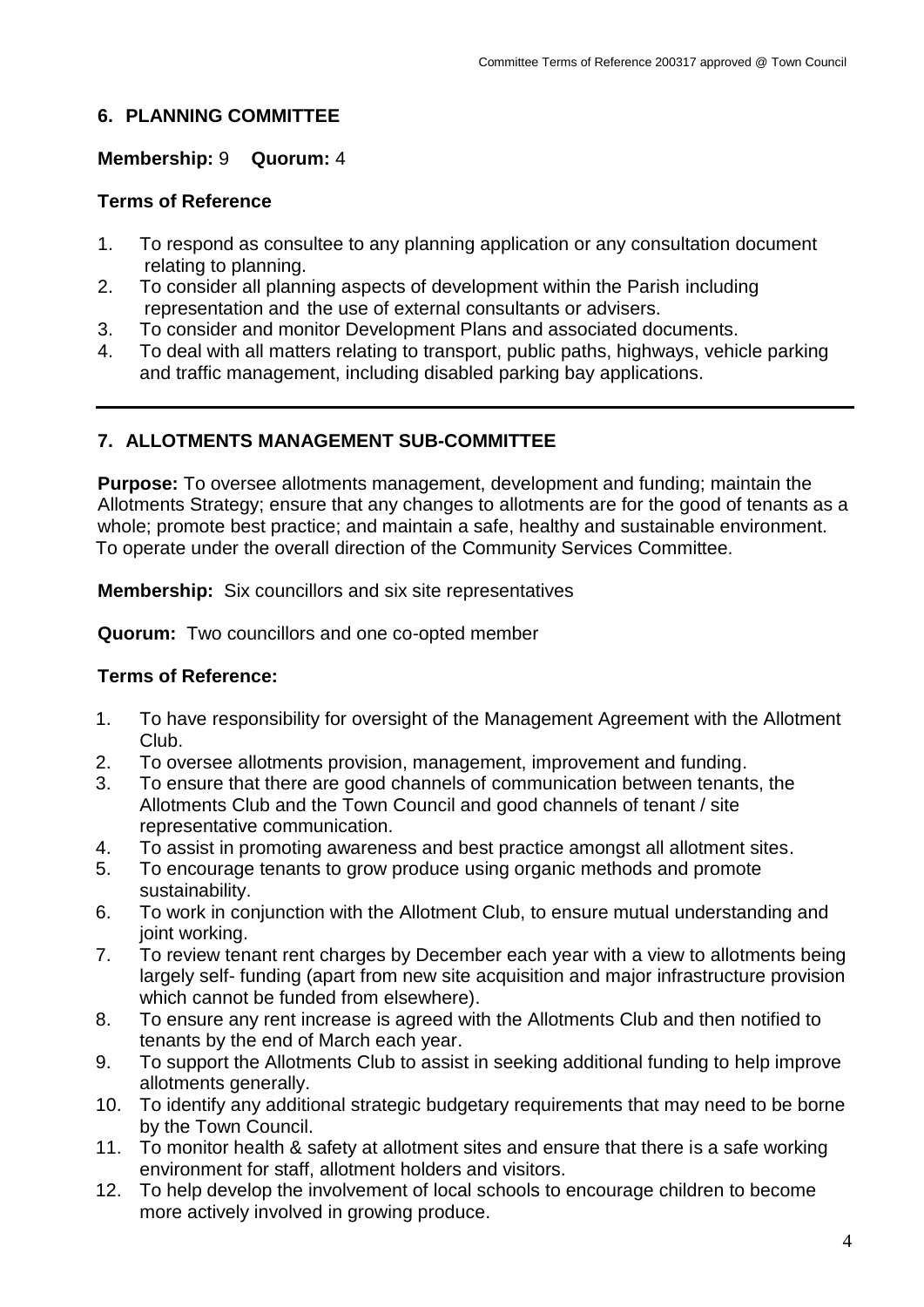# **8. MUSEUM AND HERITAGE SUB COMMITTEE**

**Purpose:** To operate the Museum and deal with heritage related issues under the overall direction of the Community Services Committee.

**\_\_\_\_\_\_\_\_\_\_\_\_\_\_\_\_\_\_\_\_\_\_\_\_\_\_\_\_\_\_\_\_\_\_\_\_\_\_\_\_\_\_\_\_\_\_\_\_\_\_\_\_\_\_\_\_\_\_\_\_\_\_\_\_\_\_\_\_\_\_\_\_\_**

**Membership:** Six councillors plus co-opted members **Quorum:** 3

# **Terms of Reference:**

- 1. To be responsible for all aspects of management and operation of the Weston Museum.
- 2. To oversee commercial activities at the Museum including retail and catering operations and special and corporate events to secure maximum income.
- 3. To plan and procure temporary exhibitions.
- 4. To oversee the Museum accreditation process including making application for, delivery and review of the accreditation.
- 5. To oversee the operation of the Service Level Agreements with Somerset County Council and North Somerset Council including delivery by those parties and by the Somerset Heritage Trust.
- 6. To be responsible for all procurement for the museum service within the budget set by the Council.
- 7. To manage and deliver the Council's Blue Plaque Scheme including the selection of individuals and buildings worthy of commemoration through a blue plaque.
- 8. To consider and deal with any other heritage related issues in the town.
- 9. To ensure delivery of all remaining requirements of the HLF approved project for the refurbishment of the Museum including the activity plan and the learning objectives.

**\_\_\_\_\_\_\_\_\_\_\_\_\_\_\_\_\_\_\_\_\_\_\_\_\_\_\_\_\_\_\_\_\_\_\_\_\_\_\_\_\_\_\_\_\_\_\_\_\_\_\_\_\_\_\_\_\_\_\_\_\_\_\_\_\_\_\_\_\_\_\_\_\_**

10.To plan make and oversee further grant applications for the generation of further income for the Museum improvement project.

# **9. WESTON IN BLOOM WORKING PARTY**

Weston-in-Bloom Working Party may exercise delegated functions on behalf of the Town Council under the following terms of reference. The Working Party reports to the Community Services Committee and operates subject to:

- 1. Approval of the Community Services Committee
- 2. The Town Council's approved Budget and Financial Regulations
- 3. Any previous minuted decision of the Town Council
- 4. Any matters reserved to the Town Council by law

# **MEMBERSHIP**

- 5. The Weston in Bloom Working Party shall consist of 6 Councillors (to be confirmed at the Annual Town Council Meeting)
- 6. The Chairman and Vice Chairman of Weston in Bloom shall be voted in yearly by the Working Party
- 7. Up to 14 additional members of the electorate or from the local area may be co-opted on to the Working Party and their co-option
- 8. All members (councillors & co-opted) shall have full voting rights on the Working Party on matters relating to the management of the 'in bloom' campaign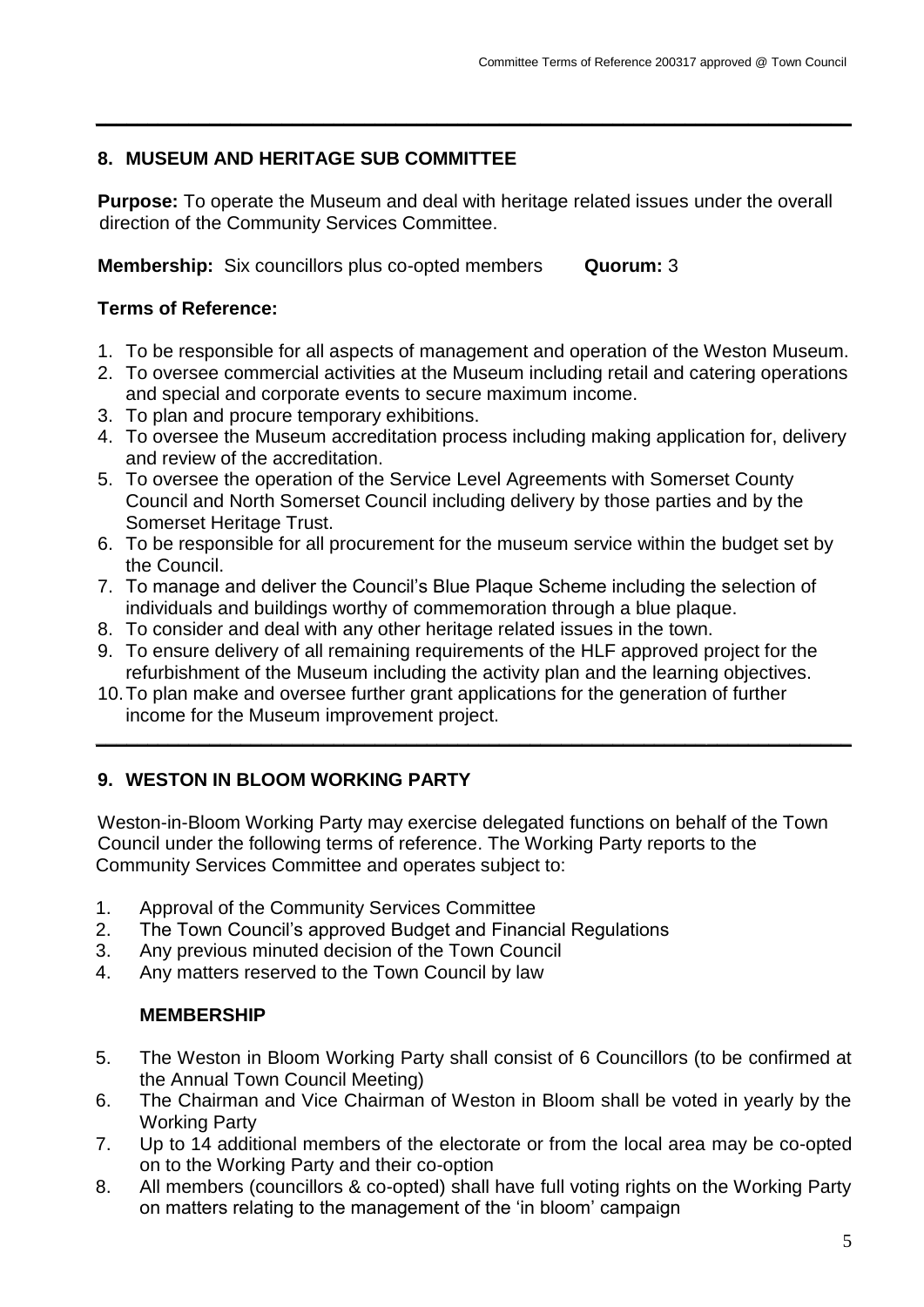9. All councillors and members will receive papers for committee meetings and have the right to attend meetings, speak and vote on agenda items

# **PROCEDURES**

- 10. The Working Party will operate in accordance with Local Government law and in accordance with the Council's Standing Orders
- 11. At the first meeting of the Working Party after the Annual Meeting of the Town Council the Working Party shall elect a Chairman and Vice Chairman for the forthcoming year from amongst the Working Party membership. The Chairman and Vice Chairman may be re-elected
- 12. The Working Party will submit minutes of meetings to the next meeting of the Working Party and Community Services Committee for approval
- 13. The Community and Grounds Administrator and Chairman will submit a budget to the Town Council for the forthcoming financial year. The Town Council will take the budget to the appropriate Policy and Finance Committee meeting for approval.
- 14. The Community and Grounds Administrator and Town Clerk shall provide administrative support for the Working Party.

# **FREQUENCY OF MEETINGS**

15. The Working Party shall normally meet monthly between January and November each year unless varied by the agreement of the Working Party

### **WORKING PARTY FUNCTIONS**

- 16. To make plans to promote the visual enhancement of Weston-super-Mare as part of its 'In Bloom' Campaign
- 17. To determine contracts and oversee specific works required in line with agreed budgets in the following areas:
	- a) Provision, planting, erection and maintenance of floral displays
	- b) Staging and promotion of appropriate competitions and activities
- 18. To liaise with all appropriate organisations and individuals to encourage:
	- a) The promotion of sustainable development initiatives
	- b) Working with the Community to improve areas of the Parish
- 19. To make recommendations to the Council regarding participation in appropriate external competitions e.g. South West in Bloom, Britain in Bloom.
- 20. To nominate appropriate officers, representatives or sub-committees to facilitate the work of the Working Party unless previously appointed by the Council

**\_\_\_\_\_\_\_\_\_\_\_\_\_\_\_\_\_\_\_\_\_\_\_\_\_\_\_\_\_\_\_\_\_\_\_\_\_\_\_\_\_\_\_\_\_\_\_\_\_\_\_\_\_\_\_\_\_\_\_\_\_\_\_\_\_\_\_\_\_\_\_\_\_**

21. Undertake any other functions as may be required by Council.

### **10.DELEGATIONS**

# **(1) General**

Where powers of duties have been delegated to a Committee it shall be competent for that Committee in turn to assign functions or delegate powers and duties to the Town Clerk or a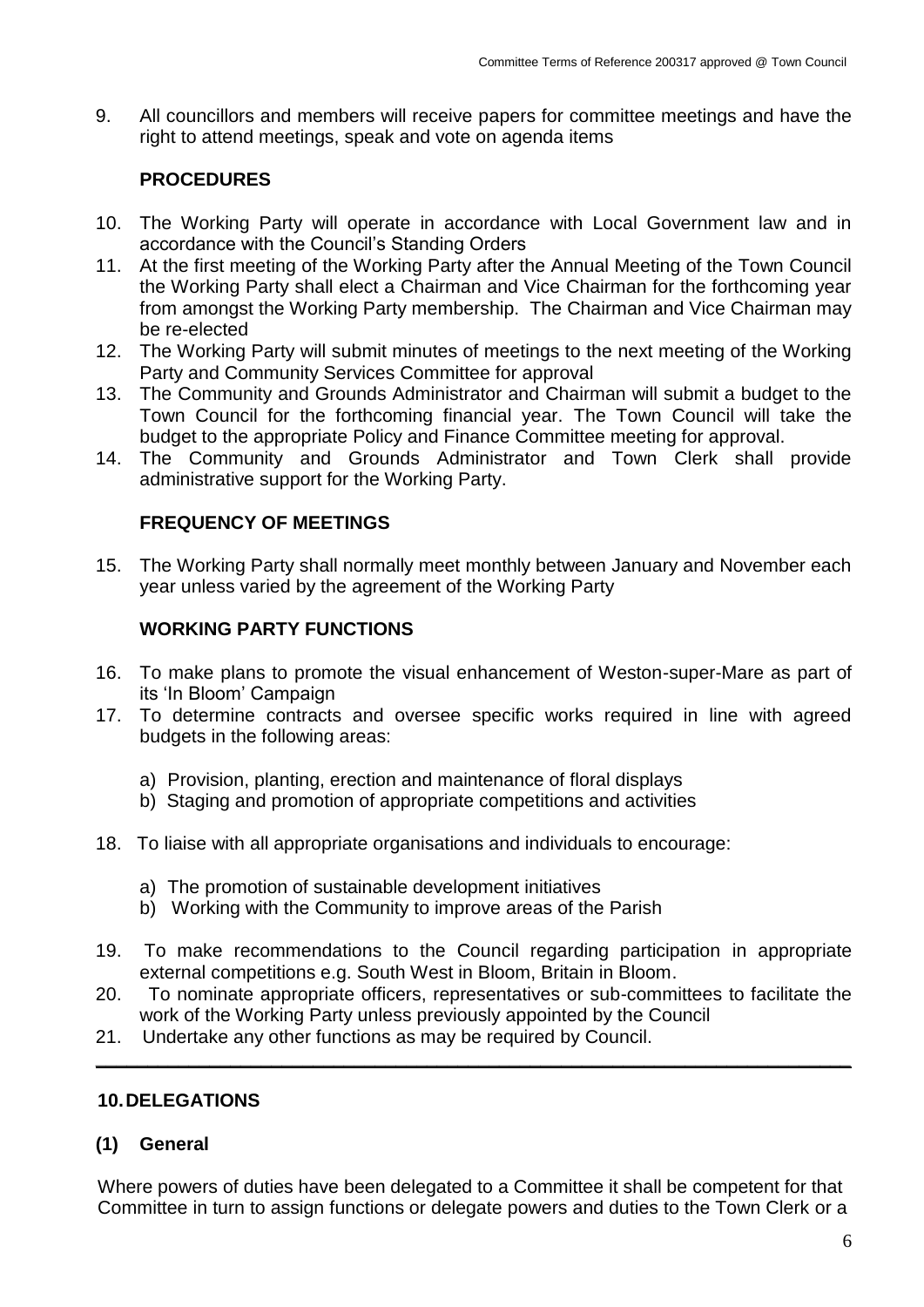Sub-Committee, provided that any action taken under delegated powers by the Town Clerk or a Sub Committee shall be reported to the next meeting of the appropriate Committee or Sub-Committee (or Council) for information.

A committee may set up a working group to investigate, consider and report back with recommendations on any issue.

Any power or duty which is delegated under this scheme is subject to Town Council policy and the approved budget and may also be exercised by the Town Council or any Committee which has delegated or further delegated that power or duty.

# **(2) Chairman's powers**

- (a) The Town Clerk may, in consultation with the Chairman and Vice-Chairman of a Committee or Sub-Committee, on that Committee's or Sub-Committee's behalf deal with, decide or take action on such matters within the Committee's or Sub-Committee's terms of reference as will not admit of delay, subject to a report indicating such action being submitted to the next meeting of the appropriate Committee or Sub-Committee.
- (b) That (a) above be taken to include the Mayor in the absence of either the Chairman or Vice-Chairman.

### **(3) Delegation to the Town Clerk**

### **(a) Specific Delegations**

The following list of delegations to the Town Clerk may, from time to time, be further delegated to the Council's officers at the discretion of the Town Clerk.

- (i) To be and carry out the functions of the Proper Officer under the Local Government Act 1972; to arrange and call meetings of the Town Council and its Committees and Sub-Committees; and to implement decisions thereof.
- (ii) The general management of the Council's services in accordance with the policies determined from time to time by the Council and its Committees, including (without prejudice to the generality of the foregoing) dealing with correspondence and handling complaints and requests for information.
- (iii) The management and letting of the Town Council's facilities.
- (iv) The initiation of new arrangements and revision of existing arrangements for the improved management of Council establishments providing the estimated cost has been included in the current revenue budget.
- (v) The determination of the use of existing office accommodation, the purchase of equipment and the authorisation of repairs and maintenance to all buildings and equipment within the financial limit of the current revenue budget.
- (vi) The determination of the level of charges for food and drink to be consumed by the public at the Council's establishments, providing such levels are set to produce an overall surplus to the Council.
- (vii) The implementation of non-discretionary adjustments to the Scheme of Conditions of Service of the National Joint Council for Local Authorities Administrative and Professional, Technical and Clerical (A.P.T and C) staff and South Eastern Provincial Council (S.E.P.C) for manual staff.